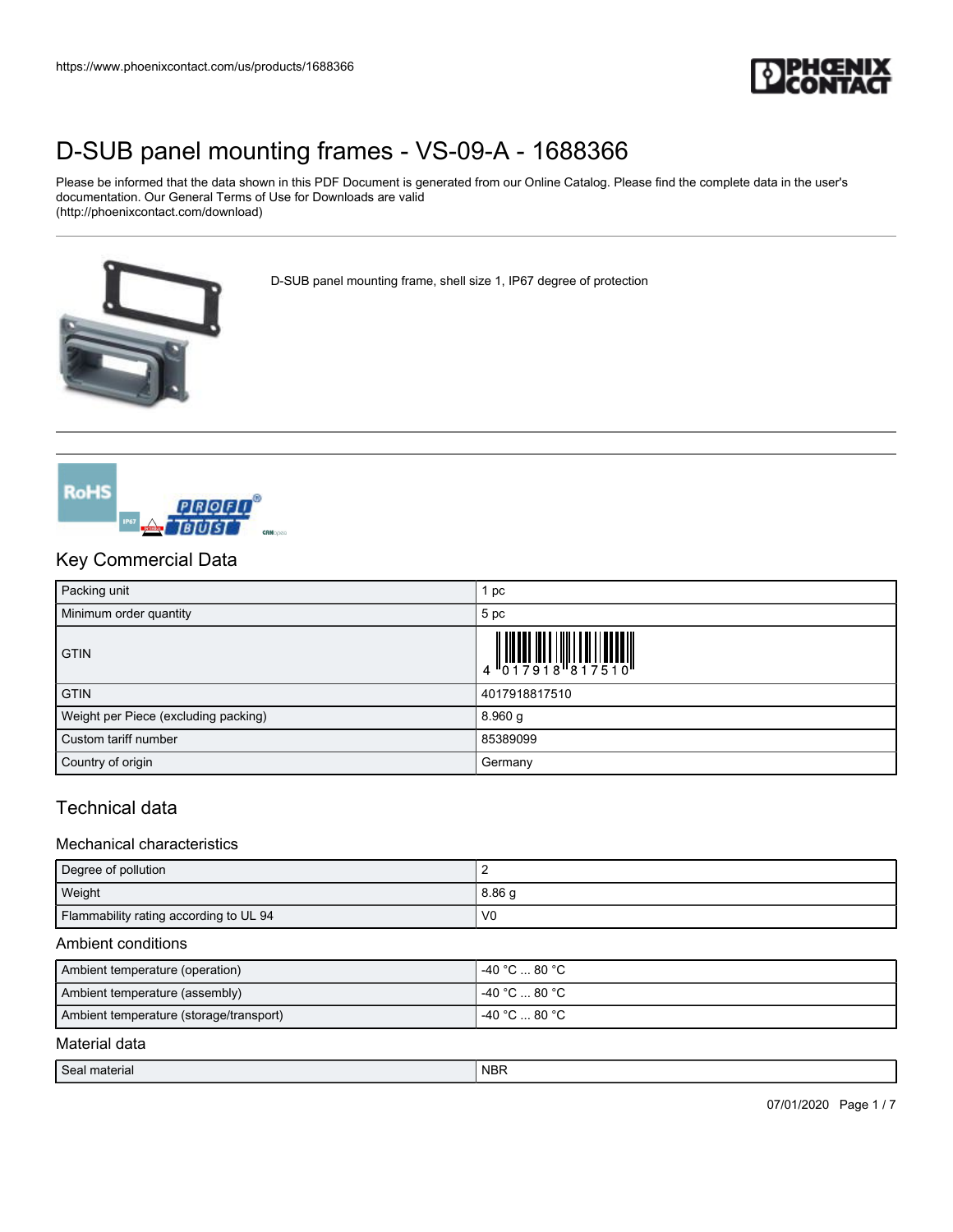

## Technical data

#### Material data

| Housing material           | PA             |
|----------------------------|----------------|
| Seal material              | <b>NBR</b>     |
| Width                      | 24 mm          |
| Height                     | 54 mm          |
| Length                     | 16.7 mm        |
| Mounting type              | Front mounting |
| Housing surface material 1 | PA, light gray |

### Electrical characteristics

Degree of pollution 2

### Standards and Regulations

| Flammability rating according to UL 94 | V <sub>0</sub>                                                                                                                                                                                                                                                                                                                                                                                                                                    |  |  |
|----------------------------------------|---------------------------------------------------------------------------------------------------------------------------------------------------------------------------------------------------------------------------------------------------------------------------------------------------------------------------------------------------------------------------------------------------------------------------------------------------|--|--|
| Safety note                            | WARNING: The connectors may not be plugged in or disconnected under<br>load. Ignoring the warning or improper use may damage persons and/or<br>property.                                                                                                                                                                                                                                                                                          |  |  |
|                                        | • WARNING: Commission properly functioning products only. The products<br>must be regularly inspected for damage. Decommission defective products<br>immediately. Replace damaged products. Repairs are not possible.                                                                                                                                                                                                                             |  |  |
|                                        | • WARNING: Only electrically qualified personnel may install and operate<br>the product. They must observe the following safety notes. The qualified<br>personnel must be familiar with the basics of electrical engineering. They<br>must be able to recognize and prevent danger. The relevant symbol on the<br>packaging indicates that only personnel familiar with electrical engineering<br>are allowed to install and operate the product. |  |  |
|                                        | • The products are suitable for applications in plant, controller, and<br>electrical device engineering.                                                                                                                                                                                                                                                                                                                                          |  |  |
|                                        | • When operating the connectors in outdoor applications, they must be<br>separately protected against environmental influences.                                                                                                                                                                                                                                                                                                                   |  |  |
|                                        | • Assembled products may not be manipulated or improperly opened.                                                                                                                                                                                                                                                                                                                                                                                 |  |  |
|                                        | • Only use mating connectors that are specified in the technical data of the<br>standards listed (e.g. the ones listed in the product accessories online at<br>phoenixcontact.com/products).                                                                                                                                                                                                                                                      |  |  |
|                                        | • When using the product in direct connection with third-party<br>manufacturers, the user is responsible.                                                                                                                                                                                                                                                                                                                                         |  |  |
|                                        | • For operating voltages > 50 V AC, conductive connector housings must<br>be grounded                                                                                                                                                                                                                                                                                                                                                             |  |  |
|                                        | • Only use tools recommended by Phoenix Contact                                                                                                                                                                                                                                                                                                                                                                                                   |  |  |
|                                        | • The installation notes/Design In documents online on the download page<br>at phoenixcontact.com/products must be observed for this product.                                                                                                                                                                                                                                                                                                     |  |  |
|                                        | • Use a protective cap to protect connectors that are not in use. The<br>suitable accessories are available online in the accessory section of the<br>product at phoenixcontact.com/products                                                                                                                                                                                                                                                      |  |  |
|                                        | • Operate the connector only when it is fully plugged in and interlocked.                                                                                                                                                                                                                                                                                                                                                                         |  |  |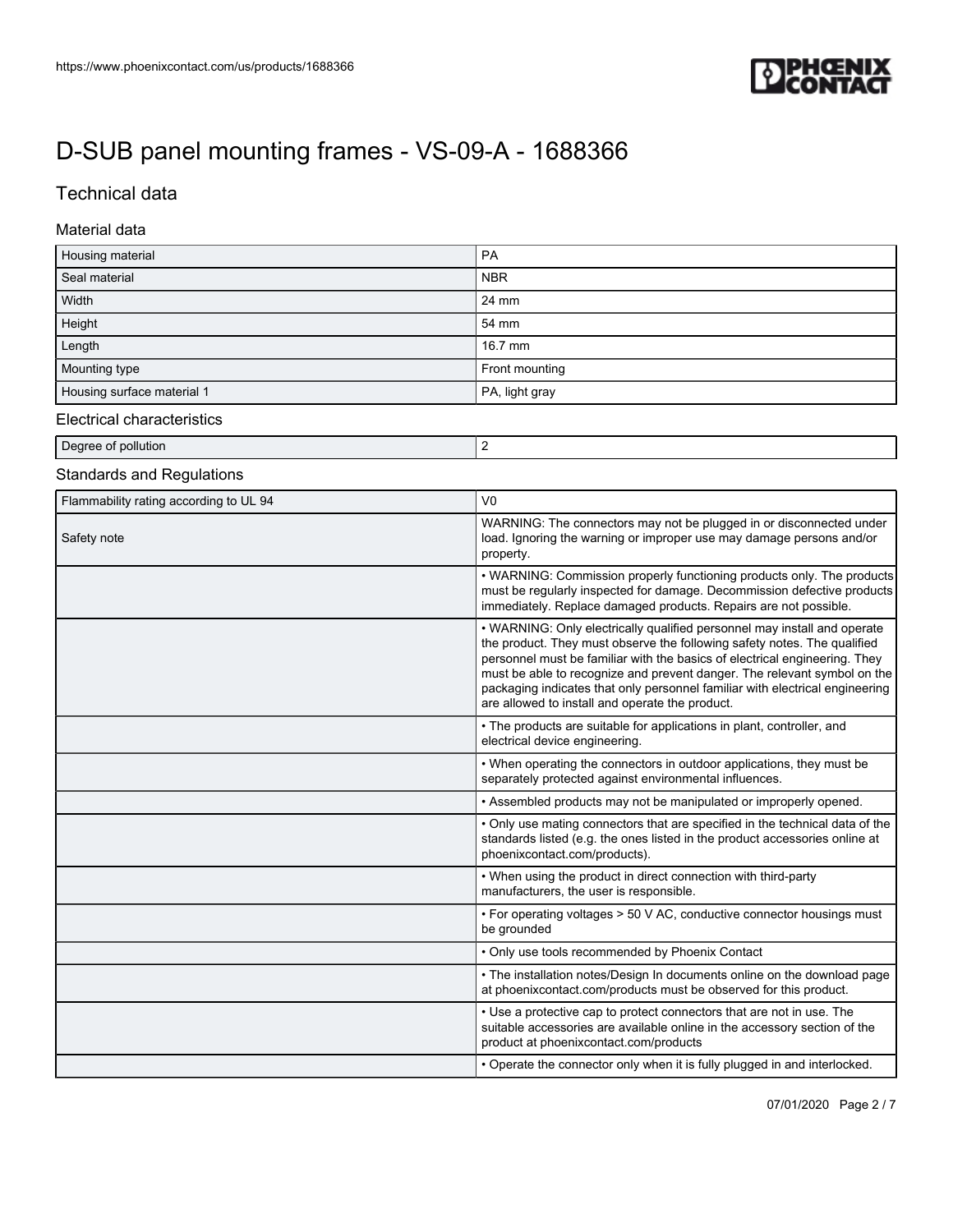

## Technical data

### Standards and Regulations

| • Operate the connector only when it is fully plugged in.                                                                                  |  |  |
|--------------------------------------------------------------------------------------------------------------------------------------------|--|--|
| . Ensure that when laying the cable, the tensile load on the connectors<br>does not exceed the upper limit specified in the standards.     |  |  |
| • Observe the minimum bending radius of the cable. Lay the cable without<br>twisting it.                                                   |  |  |
| • VDE 0100/1.97 § 411.1.3.2 and DIN EN 60 204/11.98 § 14.1.3 are<br>applicable when combining several circuits in a cable and/or connector |  |  |

## Environmental Product Compliance

| China RoHS | I Environmentally friendly use period: unlimited = EFUP-e |  |
|------------|-----------------------------------------------------------|--|
|            | T No hazardous substances above threshold values          |  |

Drawings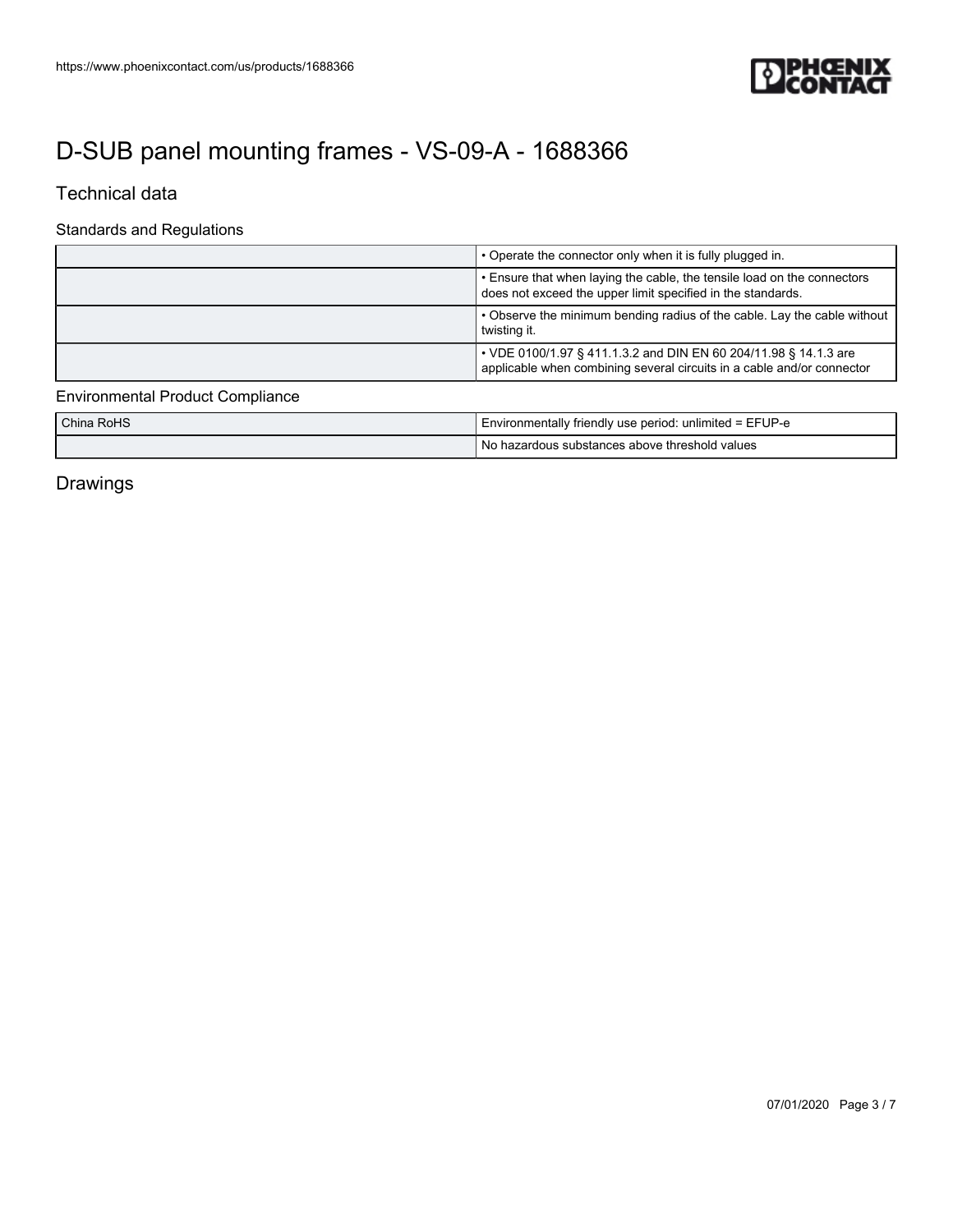



D-SUB panel mounting frame

07/01/2020 Page 4 / 7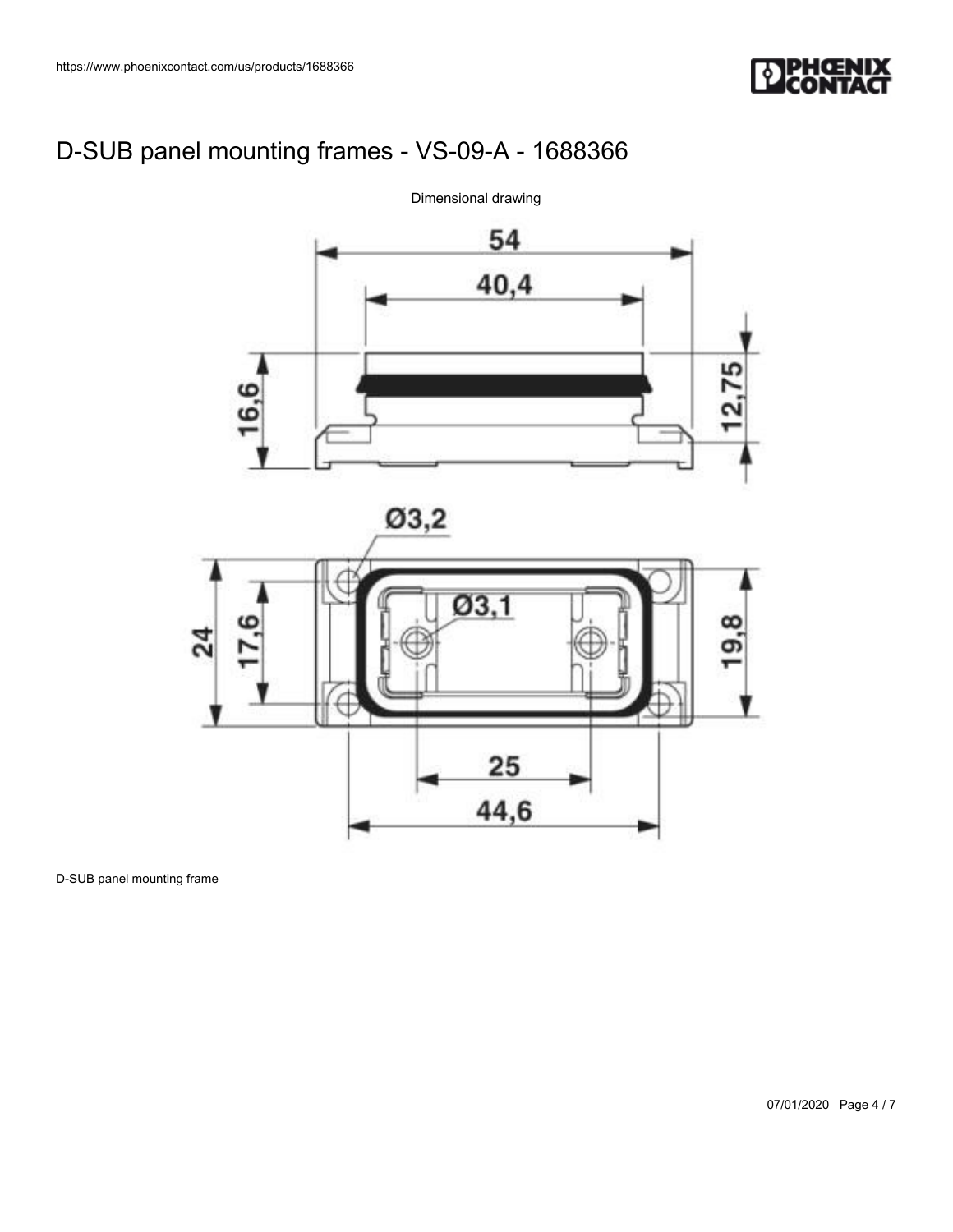



#### Dimensional drawing

### Mounting cutout

### **Classifications**

eCl@ss

| eCl@ss 10.0.1 | 27440201 |
|---------------|----------|
| eCl@ss 4.0    | 27260700 |
| eCl@ss 4.1    | 27260700 |
| eCl@ss 5.0    | 27260700 |
| eCl@ss 5.1    | 27260700 |
| eCl@ss 6.0    | 27261200 |
| eCl@ss 7.0    | 27440201 |
| eCl@ss 8.0    | 27440201 |
| eCl@ss 9.0    | 27440201 |

### ETIM

| ETIM 2.0        | EC000437 |
|-----------------|----------|
| ETIM 3.0        | EC000437 |
| <b>ETIM 4.0</b> | EC000437 |
| <b>ETIM 5.0</b> | EC002309 |
| ETIM 6.0        | EC002309 |
| ETIM 7.0        | EC002309 |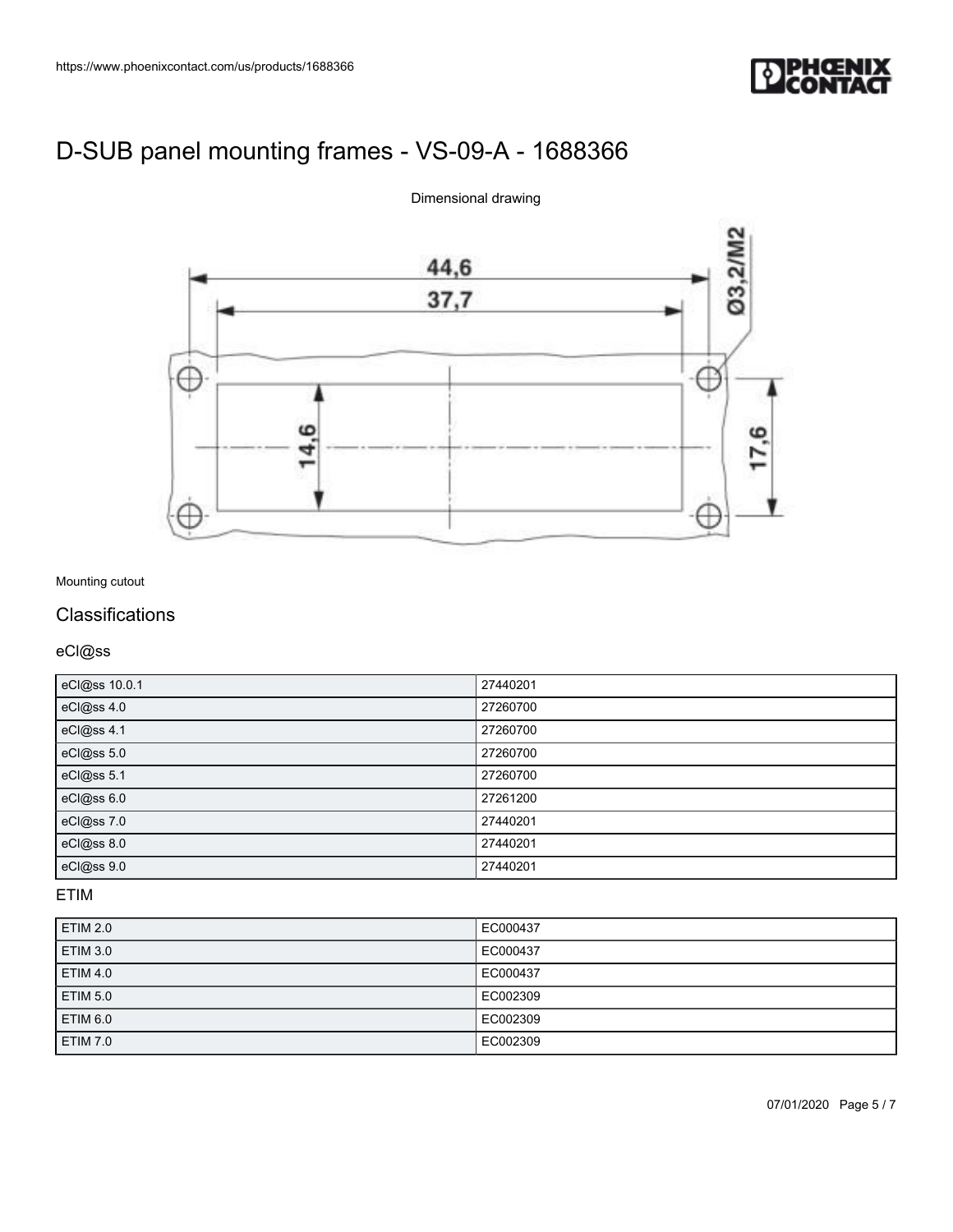

### **Classifications**

### UNSPSC

| <b>UNSPSC 6.01</b>   | 31261501 |
|----------------------|----------|
| <b>UNSPSC 7.0901</b> | 31261501 |
| UNSPSC 11            | 31261501 |
| <b>UNSPSC 12.01</b>  | 31261501 |
| <b>UNSPSC 13.2</b>   | 31261501 |
| UNSPSC 18.0          | 31261501 |
| UNSPSC 19.0          | 31261501 |
| <b>UNSPSC 20.0</b>   | 31261501 |
| <b>UNSPSC 21.0</b>   | 31261501 |

### Approvals

#### Approvals

| Approvals |  |  |
|-----------|--|--|
| EAC       |  |  |
|           |  |  |

Ex Approvals

#### Approval details

|  | EAC | EAC | B.01687 |
|--|-----|-----|---------|
|--|-----|-----|---------|

### Accessories

Accessories

Protective cover

[D-SUB protective cover - VS-09-SD - 1887086](https://www.phoenixcontact.com/us/products/1887086)

D-SUB protective cover, material: PA, size of housing: 1, color: gray



07/01/2020 Page 6 / 7